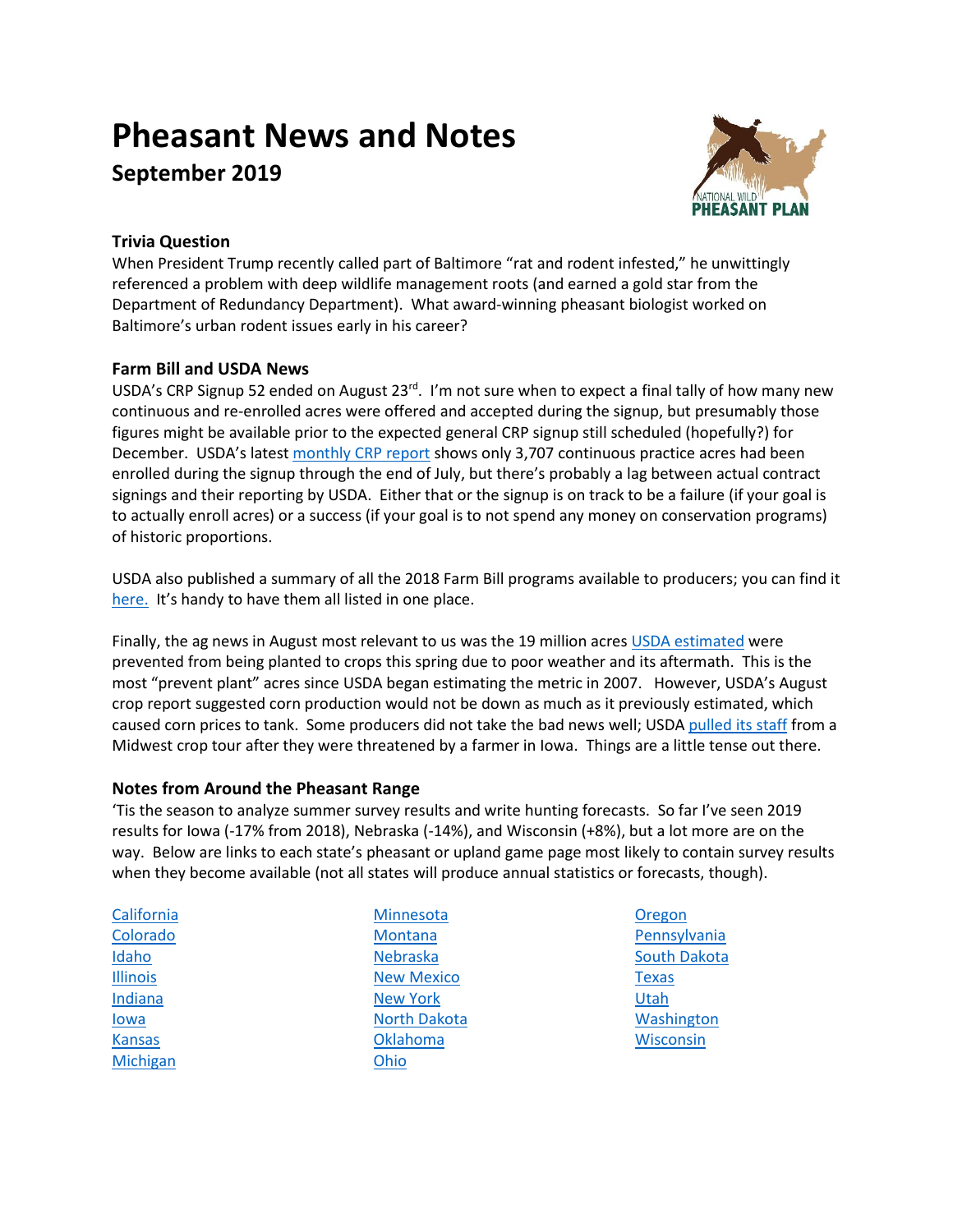Those 19 million prevent plant acres could complicate interpretation of summer brood surveys in some areas. All that new, potentially useable summer habitat (depending on how the fields were managed) could theoretically change the way broods selected roadside habitats, throwing a new wrinkle in comparisons with last year's indices. As usual, writing fall forecasts is a difficult and thankless job – unless the numbers are way up. Good luck to everyone!

On Friday, August 9<sup>th</sup>, South Dakota Game, Fish and Parks announced they were shutting down their nest predator bounty program on Monday, August 12<sup>th</sup>, as they were nearing their monetary cap of \$500,000 in payments. They promptly got an additional 5,100 tails submitted that last day, for a program total of [54,460 tails](https://sdgfp.maps.arcgis.com/apps/opsdashboard/index.html#/e7bbbd6fa93b48c6a31985aa7c57c5ff) at \$10 per tail. Predicting the behavior of bounty hunters is also a difficult and thankless job.

Finally, the *Wildlife Society Bulletin* is releasing a special issue on private lands management sometime in the coming months. There is a reception at the AFWA annual meeting in Minneapolis on Thursday evening to publicize the event, if you're in the neighborhood.

### **Pheasant-relevant Media**

[As South Dakota bounty program ends, questions linger about effectiveness](https://listen.sdpb.org/post/bounty-program-ends-questions-linger-about-effectiveness) [Minnesota's annual pheasant count gets a tech update](https://www.postbulletin.com/news/local/annual-pheasant-count-gets-a-tech-update/article_c26f70c2-bdf1-11e9-a75a-63e67a3839c5.html) [Iowa hunters hit their mark as pheasant harvest hits 10-year high](https://www.thegazette.com/subject/news/iowa-dnr-pheasant-quail-hunt-harvest-total-20190814) [Pennsylvania announces third annual wild pheasant hunt](https://www.media.pa.gov/Pages/Game-Commission-Details.aspx?newsid=327) UK animal activists killed thousands of pheasants by releasing them [Is grass-fed beef really better for](https://www.npr.org/sections/thesalt/2019/08/13/746576239/is-grass-fed-beef-really-better-for-the-planet-heres-the-science) the planet? Here's the science



Sean Rodriguez of the Phillies recently wore an oddly generic pheasant hat during post-game interviews. His remarks got some attention that night because 1) he had just hit a game-winning home run, and 2) he called out his home fans for booing their own players during the game. The next day, the home fans booed him when he was introduced and cheered when he was hit by a pitch in the second inning. Nice hat, though.

#### **Recent Literature**

[Dwight, I. A., P. S. Coates, J. H. Vogt, J. L. Atkinson, J. P. Fleskes, D. P. Connelly, M. G. Meshriy, S. C.](https://doi.org/10.3133/ofr20191062)  [Gardner, S. T. Stoute, and M. E. Pitesky. 2019. Monitoring breeding and survival of ring-necked](https://doi.org/10.3133/ofr20191062)  pheasant (*Phasianus colchicus*[\) in the Sacramento Valley, Sacrament-San Joaquin River Delta,](https://doi.org/10.3133/ofr20191062)  and Klamath Basin, Northern California – [five-year summary, 2013-2017. U.S. Geological Survey](https://doi.org/10.3133/ofr20191062)  [Open-File Report 2019](https://doi.org/10.3133/ofr20191062)–1062, 90 p.